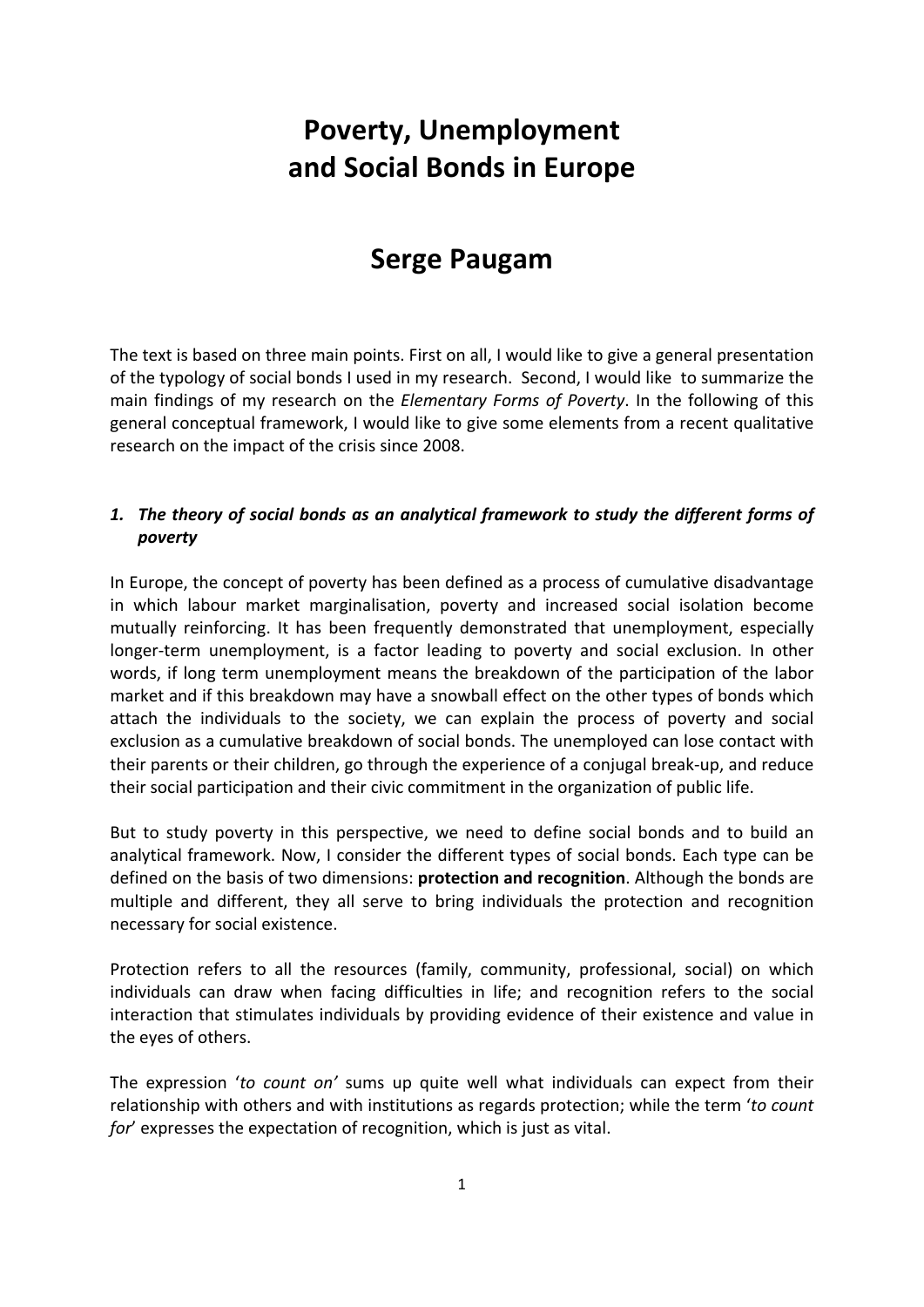The bonds that provide an individual with protection and recognition therefore assume an affective dimension that reinforces human interdependence.

As an extension of this preliminary definition, four major types of social bonds can be distinguished: the *lineal bond*, the *elective participation bond, the organic participation* and the *citizenship bond*. 

The *lineal* bond takes two forms. The first one refers to the recognition of a biological relationship between the child and her parents. The second refers to the adoptive filiation, recognised by the Civil Code. Beyond the legal issues around the definition of the lineal bond, sociologists, psychologists, social psychologists agree to see in it the fundamental contribution to the individual's equilibrium from birth, ensuring both protection and recognition, physical care and emotional security.

The formation of the *elective participation bond* takes place in the context of extra familial socialisation during which the individual comes into contact with and learns to know others through participation in various groups and institutions. The socialisation itself takes place in numerous places: neighbourhoods, gangs, groups of friends, local communities, and religious, recreational and cultural institutions. This bond can refer to a plethora of forms of elective attachment. While there is no freedom of choice in the *lineal bond*, individuals have autonomy in the *elective bond*. Nevertheless, this autonomy is controlled by a series of social determinations. 

The *organic participation bond* differs from the previous bond as it is characterised by learning and carrying out of a specific function within division of labour. As we well know, according to Durkheim, functional complementarity  $-$  and organic solidarity - is what essentially fuels social integration in modern society. This bond is established at school and then extends to working life. While this type of bond takes on its full meaning with regard to logics of productivity prevailing in the industrial society, it should not be considered as fully dependent on the economic sphere. The implementation of a system of obligatory social insurances based on work-life participation has modified the very sense of professional integration. In order to analyse the organic participation bond, one must take into account both the individual's relation to work, in accordance with Durkheim's analysis of functional differentiation and complementarity, and her relation to employment which refers to the protective logic of the welfare state.

Lastly, the *citizenship* bond is based on the principle of belonging to a Nation. In principle, the members of a nation have rights and duties, making them full citizens. In democratic societies, all citizens are equal before the law. This does not imply that economic and social inequalities disappear, but rather that the nation-state makes efforts to ensure that all citizens are treated equally, and together form a body with a shared identity and values. It is common today to distinguish between civil rights which protect individuals in the exercise of their fundamental freedoms, political rights which ensure participation in public life, and social rights which guarantee individuals some form of protection against the vagaries of life. The expansion of individual fundamental rights corresponds to the consecration of the universal principle of equality and to the role assigned to each citizen, perceived to belong to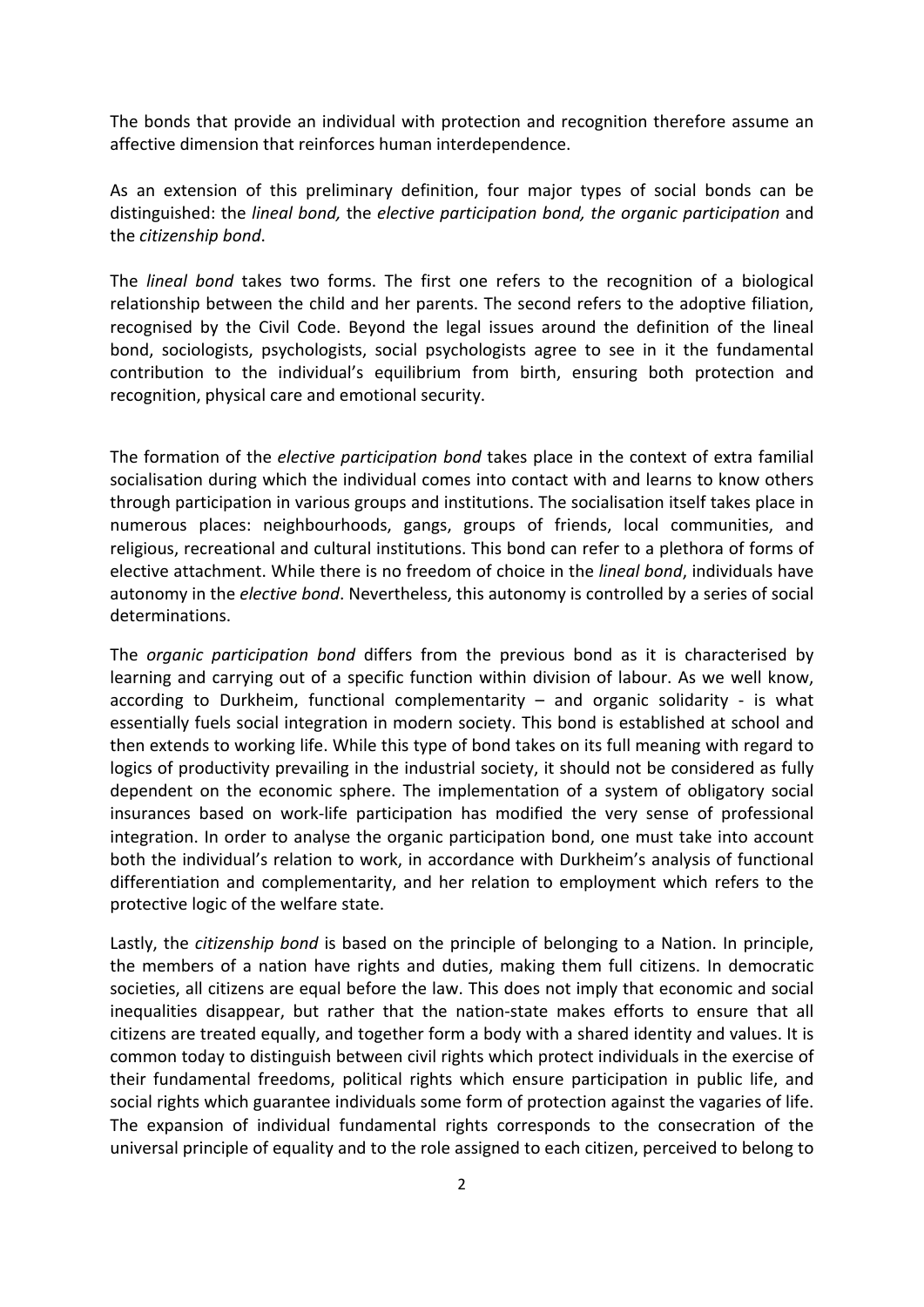the political community fully and despite her particular social status. The civic bond is also based on the recognition of the sovereignty of the citizen.

These four types of social bonds are complementary and intertwining in nature. They constitute the social fabric enveloping the individual. When identifying oneself, the individual can refer to her nationality (*citizenship bond*), her profession (*organic participation bond*), her membership in groups (*elective participation bond*), or her family (*lineal bond*). While the intensity of the social bonds varies from one individual to another depending on the specific conditions of socialisation, it also depends on the relative importance that societies grant them. The role played for instance by family solidarity and collective expectations with regard to social bonds vary from one society to another. The forms of sociability arising from the elective or organic bond are multiple and largely depend on lifestyles. The emphasis on the principle of citizenship as the basis for protection and recognition is not equally intense in all countries.

Poverty and social exclusion can be defined as a cumulative breakdown of these four types social bonds. Empirical research comparing european countries has shown that the process is taking different forms in different countries. The chances of experiencing such multiple deprivation of social bonds were not the result of some general process resulting from unemployment, but rather reflected the problems of becoming unemployed in specific social environments. This led to major differences between countries in the experiences of unemployment: for instance the unemployed in Denmark and the Netherlands tended to be better protected from poverty as a result of their more generous systems of social security, while those in the Southern European societies were relatively well-protected against social isolation by their strong patterns of sociability. It was the unemployed in countries which neither had very generalised systems of social protection nor strong family structures that were most likely to be exposed to the cumulative deprivation of poverty and social isolation.

#### *2. The Elementary Forms of Poverty in Europe*

In my book Les formes élémentaires de la pauvreté, I argued that we cannot study poverty without understanding the relationship between the Poor and Society. My analysis was based on the sociological definition of poverty given by Simmel in 1908 in his study on "The Poor". Following this perspective, I proposed the consideration of two dimensions to define elementary forms of poverty. The first is of a macro-sociological type, using a collective and social representation of this phenomenon and a social explanation of the 'poor' and 'excluded'. It can be seen, at least partially, in the analysis of the institutional forms of social intervention which aim to help the members of these groups. Such forms of social intervention are responsible for shaping the social perception of poverty and exclusion, the importance given to these questions, and the ways in which they aim to address the problems. The second problem derives more from micro-sociology, considering the importance of these peoples own experiences, the attitudes they have towards those who give them these labels and the way they adapt to different situations. The poor' and 'the excluded' are not defined and treated in the same way within different European countries, let alone cross-nationally. At similar standards of living, social assistance during one's active life will not necessarily have the same meaning or evoke the same attitudes in a nation of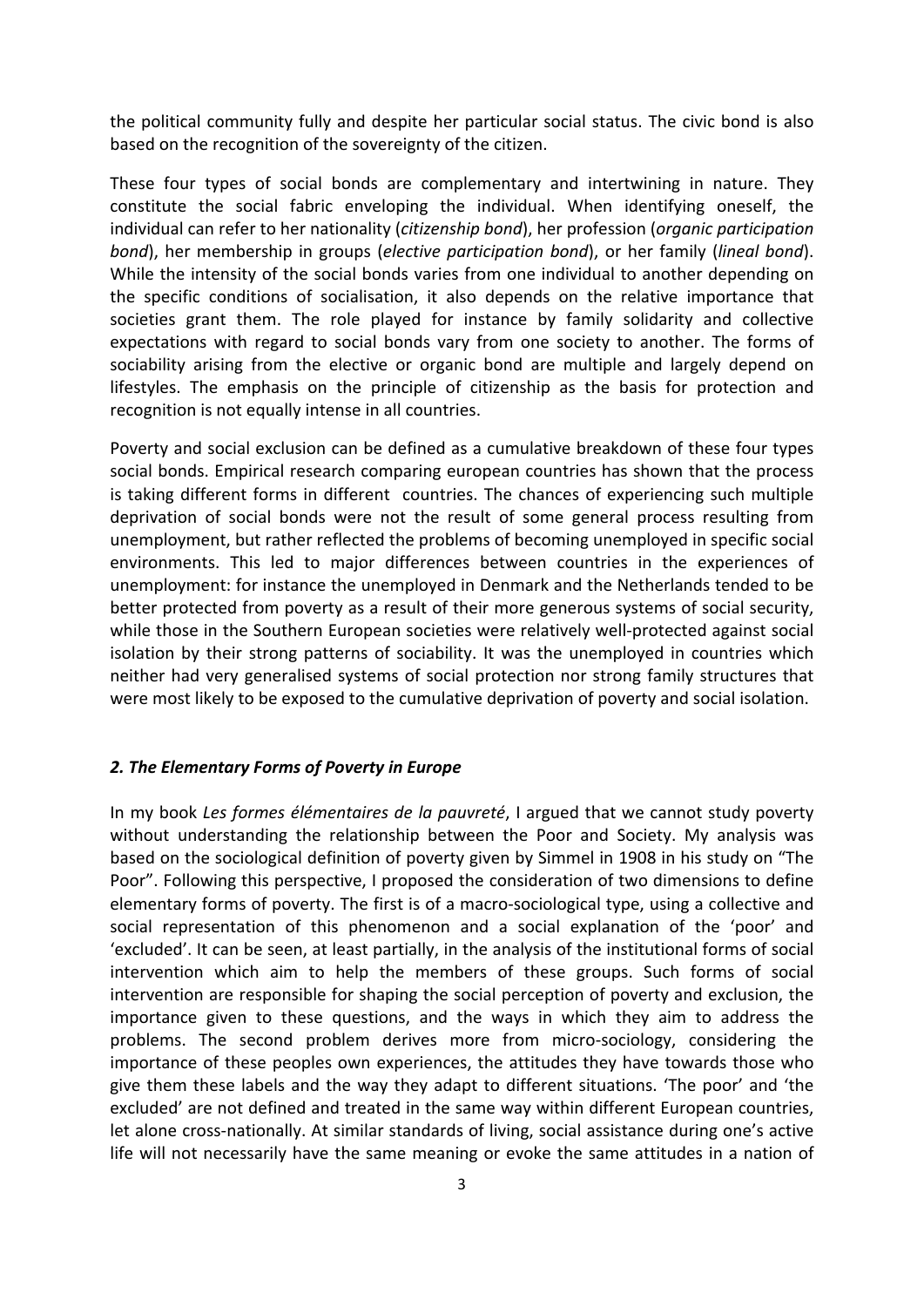limited unemployment and heavily anti-marginal attitudes as it does in a society experiencing structural unemployment and widespread economic change. In the former case, the individuals concerned are in a minority and face stigmatisation by not conforming with general social norms; in the latter, they are less marginalised and have a greater chance of recovering their previous social status through the material and symbolic resources available to them as members of the economic underclass.

Following this conceptual framework, three elementary forms of poverty has been defined : integrated poverty, marginal poverty, and disqualifiing poverty. These terms link the concept of poverty to its social context. They do not take their point of reference from population groups, but instead from relatively stable groupings which, whilst having a social basis, evolve as they draw members, who are labelled 'poor' or 'excluded, from different social categories.

*Integrated poverty* refers more to traditional forms of poverty than to social exclusion. Those labelled 'poor' are, from this perspective, extensive in number and relatively indistinguishable from other social strata. Their situation is of such immediacy that it is more likely to be treated as a regional or local problem, rather than one affecting a particular social group. Social debate is organised around issues of socio-economic and cultural development in their broadest sense, and focuses especially on the territorial dimension of social inequality. Poverty in the national population and the entire social system is linked, via collective representation, to that found at the regional level. Because 'the poor' form a broad social class, rather than a strictly defined 'underclass', they are not heavily stigmatised. Their standard of living is low, but they remain part of the social networks which stem from family and the immediate neighbourhood. Moreover, although unemployment may also impinge upon this group, it does not lead to a concomitant loss of status. In fact, its effects are usually compensated for by resources available from the underground economy, and furthermore, such activities play an integrating role for those who participate. This type of social orientation towards poverty is more likely to develop in traditional, 'underdeveloped' or 'under-industrialised' societies than in their advanced, modern counterparts. It is often linked to the economic backwardness of pre-industrial societies as against those with more advanced production and social welfare protection. Some regions in the Southern European countries are always closed to this form of poverty.

*Marginal poverty* also refers more to traditional forms of poverty than to social exclusion as such. As opposed to integrated poverty, those who are referred to as 'the poor' or 'the excluded' in this case constitute only a minor part of the population. In the collective consciousness, they are made up of those who cannot adapt to the progress of modern civilisation, or conform to the norms of economic development. Even though they are only a residual minority, their existence is disruptive because it demonstrates the presence of 'system drop-outs' and may foster 'disillusionment with progress'. It is for this reason that social welfare institutions ensure that they cater for those socially and professionally unable to integrate with society, without the influence of any outside pressure. This social orientation towards poverty is based on the idea that this peripheral minority is unlikely to challenge the economic and social functioning of the system in its entirety. Measures should be taken, but they should not monopolise the efforts of economic, political and trades union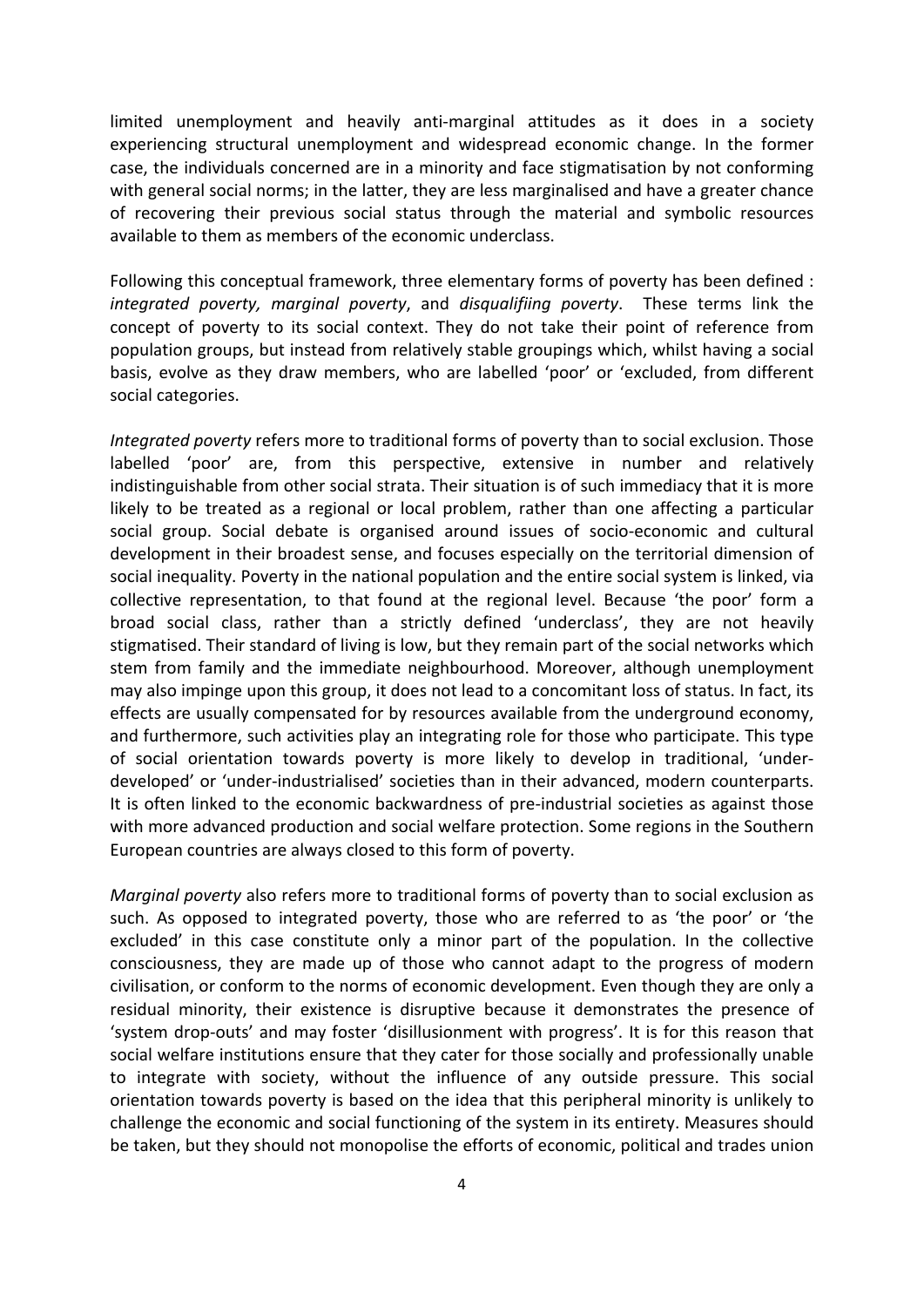actors. In any case, the social debate is organised not so much around this residual group, but rather around the sharing of benefits amongst socio-professional groups. The social status of those judged unable to integrate is thus badly compromised. Social intervention reinforces the feeling that these people are on the margins of society, and once stigmatised, they are unable to escape fully from the protection of the social organisations who look after them. This social orientation towards poverty is more likely to manifest itself in advanced and developing industrial societies, where unemployment can be controlled to a certain degree, and revenues are sufficiently high to guarantee everyone a high level of social protection - often the result of union demands. Without automatically sweeping away the protection afforded by close ties (such as the family, for example) the welfare state which provides more general security may, in the long term, eventually replace them in their role as social stabilisers. The Nordic countries are closed this elementary form of poverty.

*Disqualifiing poverty* is concerned more with the question of exclusion than that of actual poverty, although social actors continue to employ both terms. Those who they refer to as 'the poor' or 'the excluded' are becoming steadily more numerous. They exist outside the productive sphere and become more dependent on social welfare institutions as they encounter greater and greater problems. It is not so much a question of abject destitution, spreading more widely every year, but rather a process which can produce sudden changes in daily life. Although we should not generalise, as we noted above, it is nevertheless true that progressively more people are confronted with precarious situations in employment which are liable to increase their burdens: low revenue, unsatisfactory housing and health care, weak familial ties and social networks and unstable position in institutionalised social networks. Material decline, even if only relative, and dependence upon social benefits especially financial aid - result in the feeling of an inevitable descent into social hopelessness for those in such a situation. Their self-devaluation is accentuated by the fact that many have not experienced any sort of childhood deprivation. In contrast to marginal poverty, the scope of this phenomenon affects society as a whole and is turning into the so-called 'new social question', which threatens social order and cohesion. 'Disqualifiing poverty' is a social orientation towards 'the poor' and 'the excluded' which generates collective anxiety as the membership of this stratum grows, and the number of its potential members similarly increases. This specific form of poverty is most likely to develop in societies faced with high unemployment and an unstable jobs market - linked to changes in the productive sphere and the globalisation of economies. Normally in this type of society, the role of family ties, although not completely absent, has diminished: far from balancing economic and social inequalities, they may in fact exacerbate them. Furthermore, the parallel, or underground, economy is too regulated by public institutions to offer any stable support for the most disadvantaged. The processes which help soften the effects of unemployment under what we have termed 'integrated poverty' are less effective, and certainly less organised under 'disqualifiing poverty'. The continental countries in Europe are closed to this form of poverty.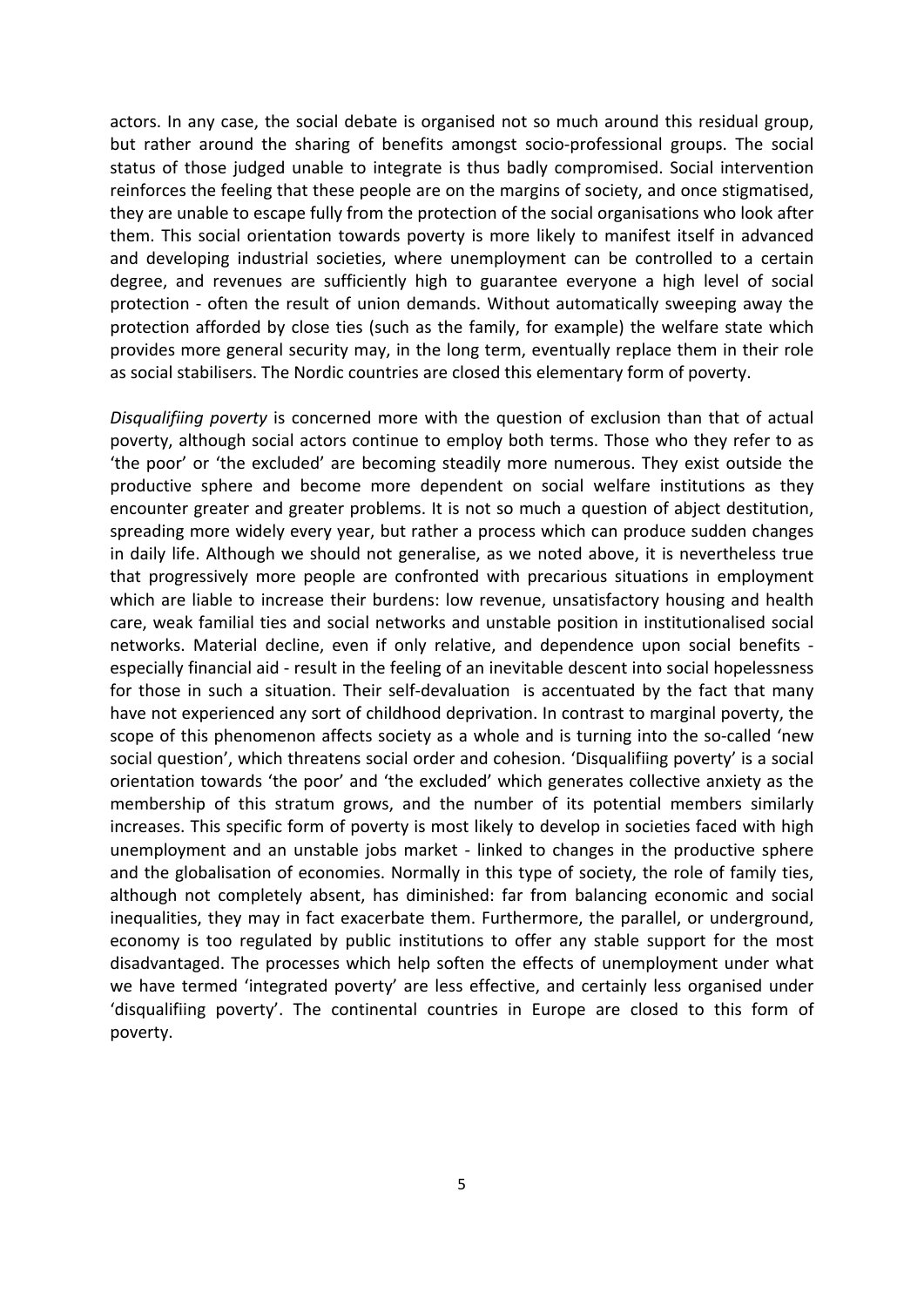### **3.** The crisis and its impact on unemployed people in Europe

Now, I present a recent qualitative survey I realised last year of a sample of over 100 unemployed people, distributed in seven EU Member States (France, Germany, Ireland, Greece, Spain, Portugal and Rumania). It supplements the statistical results largely because it makes it possible to understand experiences of unemployment in a recession. Asking unemployed people about the steps they are taking and the reasons why they are taking these steps helps to provide a more detailed level of analysis and understanding. It was in this spirit that this survey was drawn up.

Studying deprivation was not the only focus of our analysis. The question that we tried to answer is whether the process at play in the coping strategies used by unemployed people is a chain reaction leading to precariousness or whether, in contrast, it involves forms of compensation. Unemployment represents a breakdown of bonds with the working world  $$ which, in conceptual terms, corresponds to a breakdown of the organic participation bond. Does this breakdown bring about others? Does it affect family relationships  $-$  lineal bond  $$ social relationships with friends  $-$  elective participation bond  $-$  and relations with public institutions  $-$  citizenship bond ?

In other words, are these various types of bonds, that go together with organic participation bond, eroded because of an overall process of social disqualification or are they, in contrast, vital resources for coping with unemployment?

In order to answer this question, we looked successively in this survey at family solidarity, relationships with work, including the informal economy, local relational support and trust in institutions. 

Calling on family solidarity does not just depend on the resources available in an unemployed person's family, but also on the system of norms current in the country in question. One of the most striking findings is that there was a very clear contrast between the general attitude of the unemployed French and German interviewees and the attitudes of unemployed people in the southern European countries. The French and German unemployed were embarrassed to ask for this type of help and the attitude.

For the unemployed people in the southern European countries it was normal and legitimate to turn as a priority to family members in cases of need, even though this kind of dependence may be perceived as a constraint.

The norm of independence is the only way of explaining this difference. In Germany and France, the unemployed interviewees considered themselves primarily as independent people who were not at all keen to become dependent in any permanent way on their families. That did not necessarily mean that they had bad relationships with their parents or other family members, but that they had internalised this norm of independence which was, for them, a question of social honour.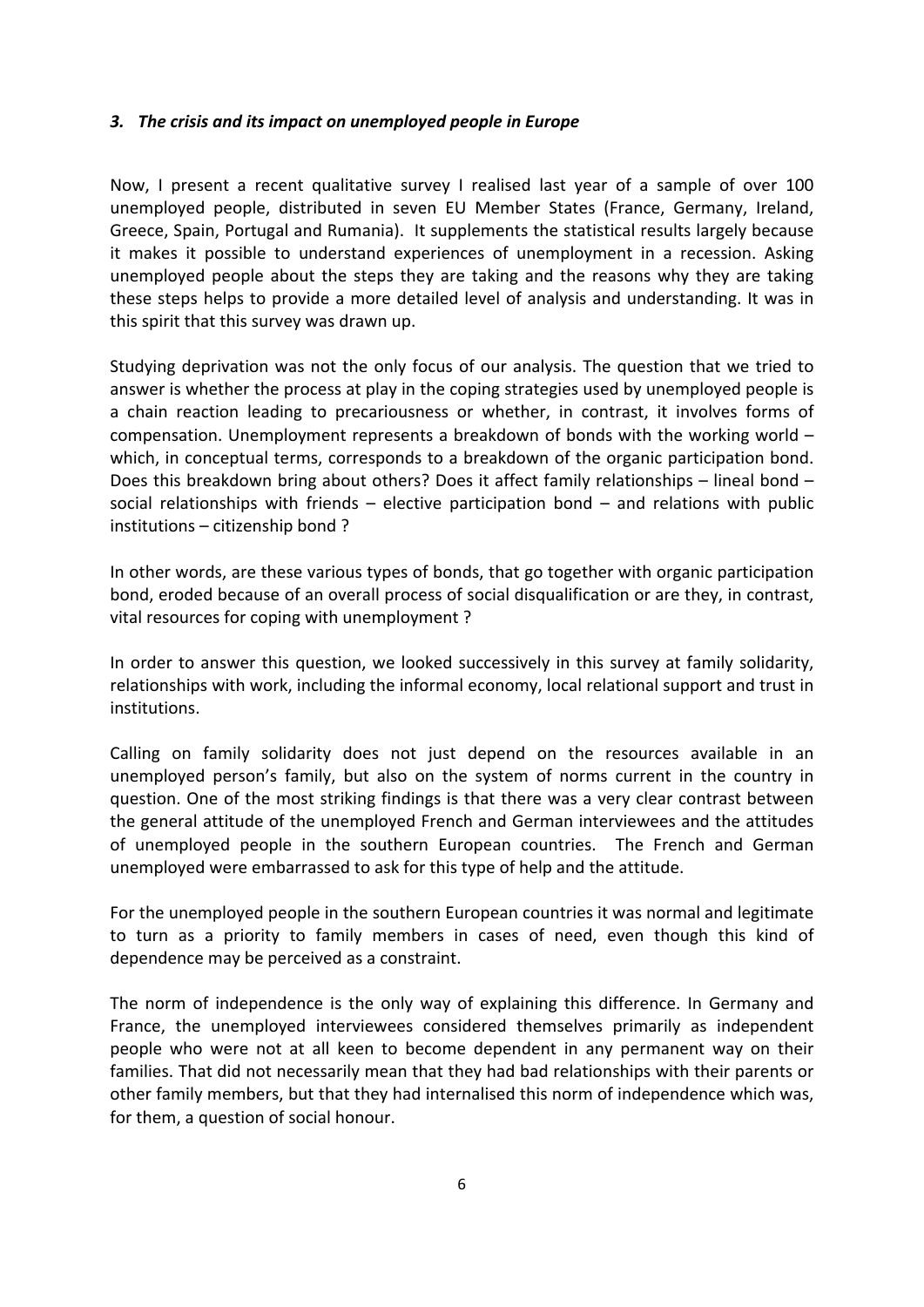In the southern European countries, the system of belonging  $-$  in the sense of social bonds  $$ is family-based. This system is regulated by the hold that lineal bond have over other types of bonds. It is more widespread in regions where industrial development is low, in rural areas where the economy is still largely based on small relatively self-contained production units or on a geographically limited sector.

It may also continue, however, in more developed regions by providing a family-based foundation for the capitalism of small entrepreneurs showing solidarity with one another.

This system goes together with major social inequalities which may not be strongly fought. They are in some ways 'naturalised'. Poverty is part of the social system, poor people accept their circumstances and the circumstances of their families as fate, and something that they cannot do anything about. Survival is then sought as a priority within the family network, which is the key entity of integration. We saw the extent to which this principle of family solidarity is the absolute norm in Spain, Portugal and Greece. Many of the unemployed interviewees had returned to live with their parents. Some even accepted that they were surviving because of the retirement or disability pensions of their father or mother. While, In practice, they justified this approach by saying that deprivation had forced them into it, they also felt that there was reciprocity within the family unit because their presence or the assistance that they gave provided valuable help for their ageing parents. In my book, the Elementary forms of porverty, I called *Integrated poverty* this system of representation and living experiences of poverty.

While, as we have seen, family solidarity takes different forms, there appear to be few differences as regards relations with friends. In all the counties, the unemployed interviewees stressed that their network of friends had got smaller. Only 'true' friends remain and the others disappear. This is a constant in studies of unemployment right from Paul Lazarsfeld's survey in Marienthal in the 1930s. The lack of work affects the community overall. Social exchanges decline. The home becomes the focus. In the southern European countries and in Ireland, survival strategies are becoming primarily family-based.

We also found that, overall, the unemployed interviewees were also very actively seeking work. Very few had been put off to such an extent that they had given up making any effort in this area. This finding may have to do with the fact that we chose to survey people who had become unemployed during the crisis and not people who had been out of work for many years, but it seems important to us to point it out because it would appear to run counter to the relatively common image of the unemployed as lazy people making no effort to help themselves. Resorting to undeclared work varies in different countries. As might be expected in the southern European countries, undeclared work was such a widespread practice that the interviewees spoke about it openly with no reservations, almost as though it was an entirely normal part of economic life. Many had taken on undeclared work, although quite a few of them felt that this was a very doubtful solution, especially as the crisis also seems to have affected this sector. In contrast, in Germany and France, and in Ireland as well, it is much harder to take on undeclared work. If discovered, unemployment benefits may be cut off. Even talking about it is risky. Some interviewees nevertheless said